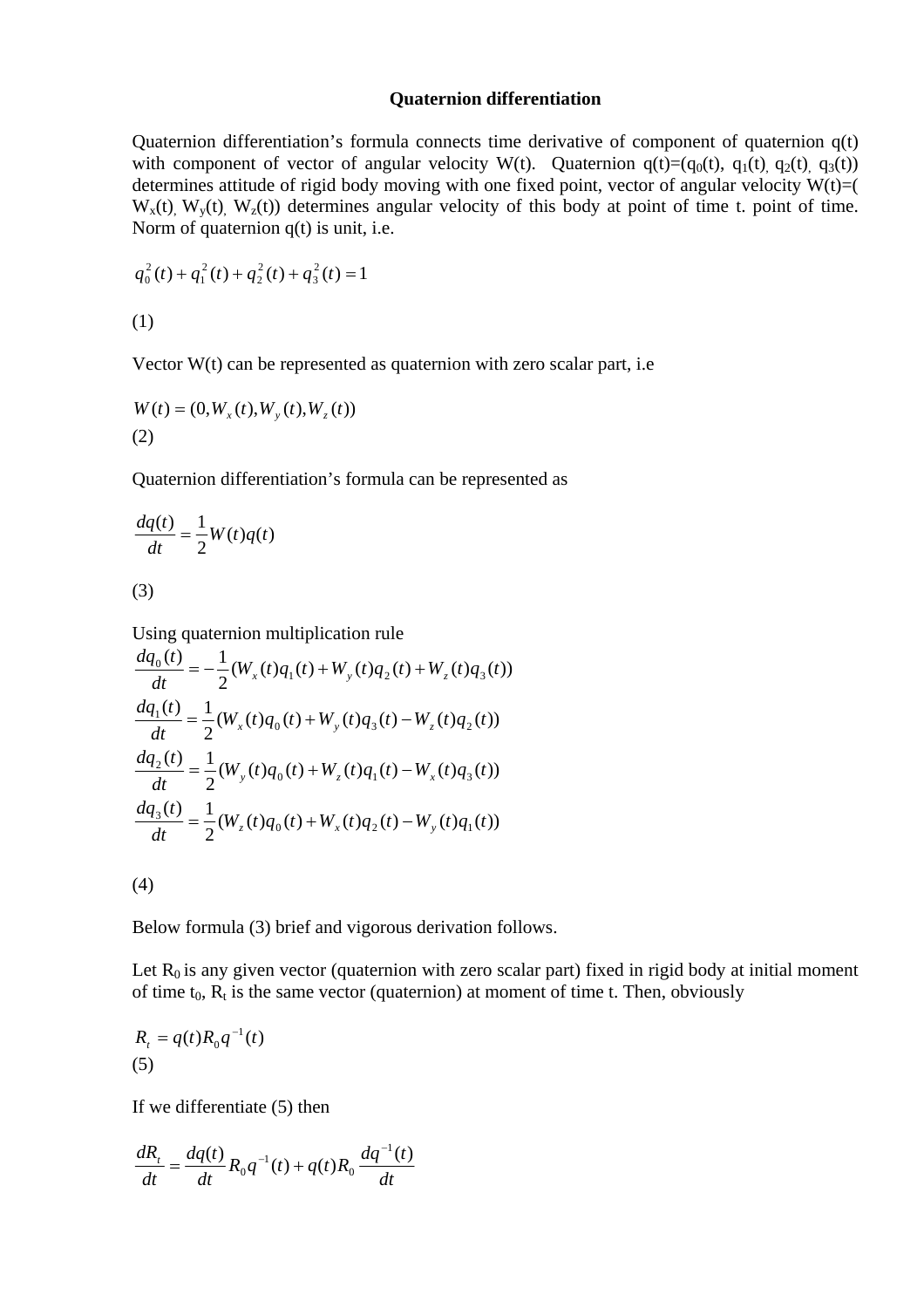$$
(6)
$$

From (5) and (6) we have

$$
\frac{dR_t}{dt} = \frac{dq(t)}{dt}q^{-1}(t)R_t + R_t q(t)\frac{dq^{-1}(t)}{dt}
$$
\n(7)

Because norm of quaternion q(t) is unit, i.e.

$$
q(t)q^{-1}(t) = 1
$$
  
(8)

we have

$$
\frac{dq(t)}{dt}q^{-1}(t) + q(t)\frac{dq^{-1}(t)}{dt} = 0
$$

$$
(9)
$$

It follows from (7) and (9) that  
\n
$$
\frac{dR_t}{dt} = \frac{dq(t)}{dt}q^{-1}(t)R_t - R_t \frac{dq(t)}{dt}q^{-1}(t)
$$

$$
(10)
$$

Let

$$
p(t) = \frac{dq(t)}{dt}q^{-1}(t)
$$

$$
(11)
$$

Obviously

 $q^{-1}(t) = S(q^{-1}(t)) + V(q^{-1}(t)) = q_0(t) - (q_1(t), q_2(t), q_2(t))$ (12) where  $S() = scalar part$ ,  $V() = vector part of quaternion$ 

Scalar part  $S(p(t))$  of quaternion  $p(t)$  equals  $(p(t)) = \frac{dq_0(t)}{dt}q_0 + \frac{dq_1(t)}{dt}q_1 + \frac{dq_2(t)}{dt}q_2 + \frac{dq_3(t)}{dt}q_3 = 0$  $=\frac{dq_0(t)}{dt}q_0 + \frac{dq_1(t)}{dt}q_1 + \frac{dq_2(t)}{dt}q_2 + \frac{dq_3(t)}{dt}q_3 =$  $\frac{d_0(t)}{dt}q_0 + \frac{dq_1(t)}{dt}q_1 + \frac{dq_2(t)}{dt}q_2$  $S(p(t)) = \frac{dq_0(t)}{dt}$ 

because norm of quaternion q(t) is unit.

It follows that  $p(t)$  is vector. Because  $R_t$  is also vector

$$
p(t)R_t - R_t p(t) = 2[p(t)R_t]
$$
  
(13)  
where [ab]= cross-product of vector a and vector b.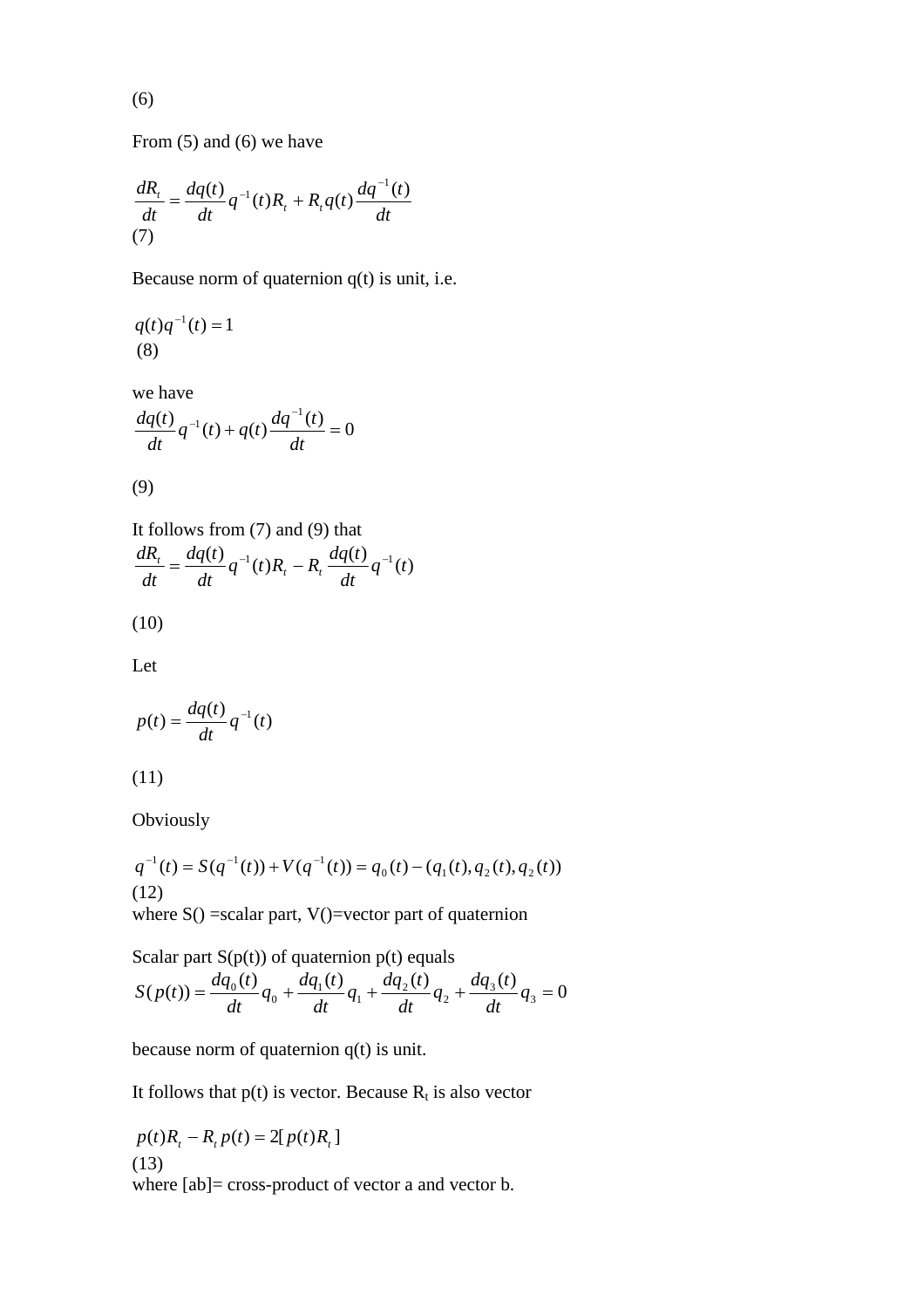On the other hand, variable  $\frac{dA}{dt}$  $\frac{dR_t}{dt}$  is velocity of point of rigid body with one fixed point. Hence

$$
\frac{dR_t}{dt} = [W(t)R_t]
$$

(14).

Because  $R_t$  is arbitrary vector, it follows from (10), (11), (13) and (14)

$$
W(t) = 2p(t) = 2\frac{dq(t)}{dt}q^{-1}(t)
$$

(15)

It follows from (15) finally that

$$
\frac{dq(t)}{dt} = \frac{1}{2}W(t)q(t)
$$

(3)

It is necessary to draw attention: in formula (3) angular velocity vector  $W(t)=(W_X(t), W_Y(t),$  $W_Z(t)$ ) is represented by projections on axes of unmoving system of coordinates. If we apply the projections on axes of moving system of coordinates for the same angular velocity vector then obviously:

$$
(0, W_X(t), W_Y(t), W_Z(t)) = q(t)(0, W_x(t), W_y(t), W_z(t))q^{-1}(t)
$$

(16)

Where  $W_x(t)$ ,  $W_y(t)$ ,  $W_z(t)$  are projections of angular velocity vector on axes of moving system of coordinates.

It follows from (3) and (16) that

$$
\frac{dq(t)}{dt} = \frac{1}{2}q(t)\overline{W}(t)
$$

$$
\overline{W}(t) = (W_x(t), W_y(t), W_z(t))
$$

(17)

Finally, consider example of formulas (3) and (17) using for so-called conic moving. In this case quaternion q(t) equals:

$$
q(t) = (\cos\left(\frac{\beta}{2}\right), \sin\left(\frac{\beta}{2}\right)(\cos(\omega t), \sin(\omega t), 0))
$$

$$
q^{-1}(t) = (\cos\left(\frac{\beta}{2}\right), -\sin\left(\frac{\beta}{2}\right)(\cos(\omega t), \sin(\omega t), 0))
$$

$$
\frac{dq(t)}{dt} = (0, \omega \sin\left(\frac{\beta}{2}\right)(-\sin(\omega t), \cos(\omega t), 0))
$$
(18)